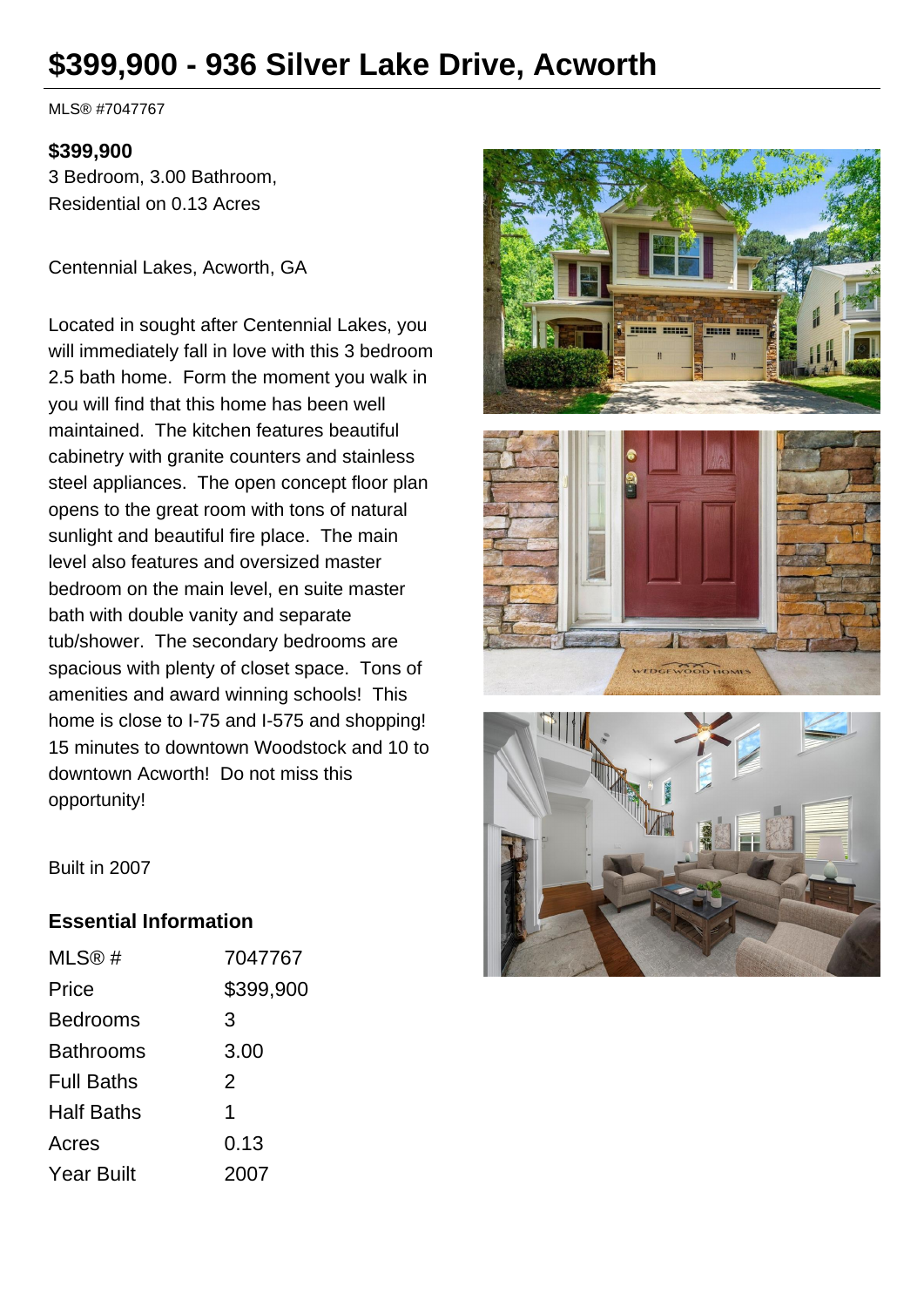| <b>Type</b>   | <b>Residential</b>             |
|---------------|--------------------------------|
| Sub-Type      | <b>Single Family Residence</b> |
| <b>Style</b>  | Traditional                    |
| <b>Status</b> | Pending                        |

# **Community Information**

| Address      | 936 Silver Lake Drive   |  |
|--------------|-------------------------|--|
| Subdivision  | <b>Centennial Lakes</b> |  |
| City         | Acworth                 |  |
| County       | Cherokee - GA           |  |
| <b>State</b> | GA                      |  |
| Zip Code     | 30102                   |  |

### **Amenities**

| <b>Utilities</b>      | None        |
|-----------------------|-------------|
| <b>Parking Spaces</b> | 2           |
| Parking               | Garage      |
| # of Garages          | 2           |
| View                  | Other       |
| Waterfront            | <b>None</b> |
| Pool                  | None        |

### **Interior**

| <b>Interior Features</b> | Entrance Foyer, Walk-In Closet(s) |
|--------------------------|-----------------------------------|
| Appliances               | Dishwasher, Microwave             |
| Heating                  | <b>Forced Air</b>                 |
| Cooling                  | <b>Central Air</b>                |
| Fireplace                | Yes                               |
| # of Fireplaces          | 1                                 |
| <b>Fireplaces</b>        | <b>Family Room</b>                |
| <b>Stories</b>           | Two                               |
|                          |                                   |

## **Exterior**

| <b>Exterior Features</b> | <b>Private Yard</b> |
|--------------------------|---------------------|
| Lot Description          | Private             |
| <b>Windows</b>           | None                |
| Roof                     | Composition         |
| Construction             | Stone               |

### **School Information**